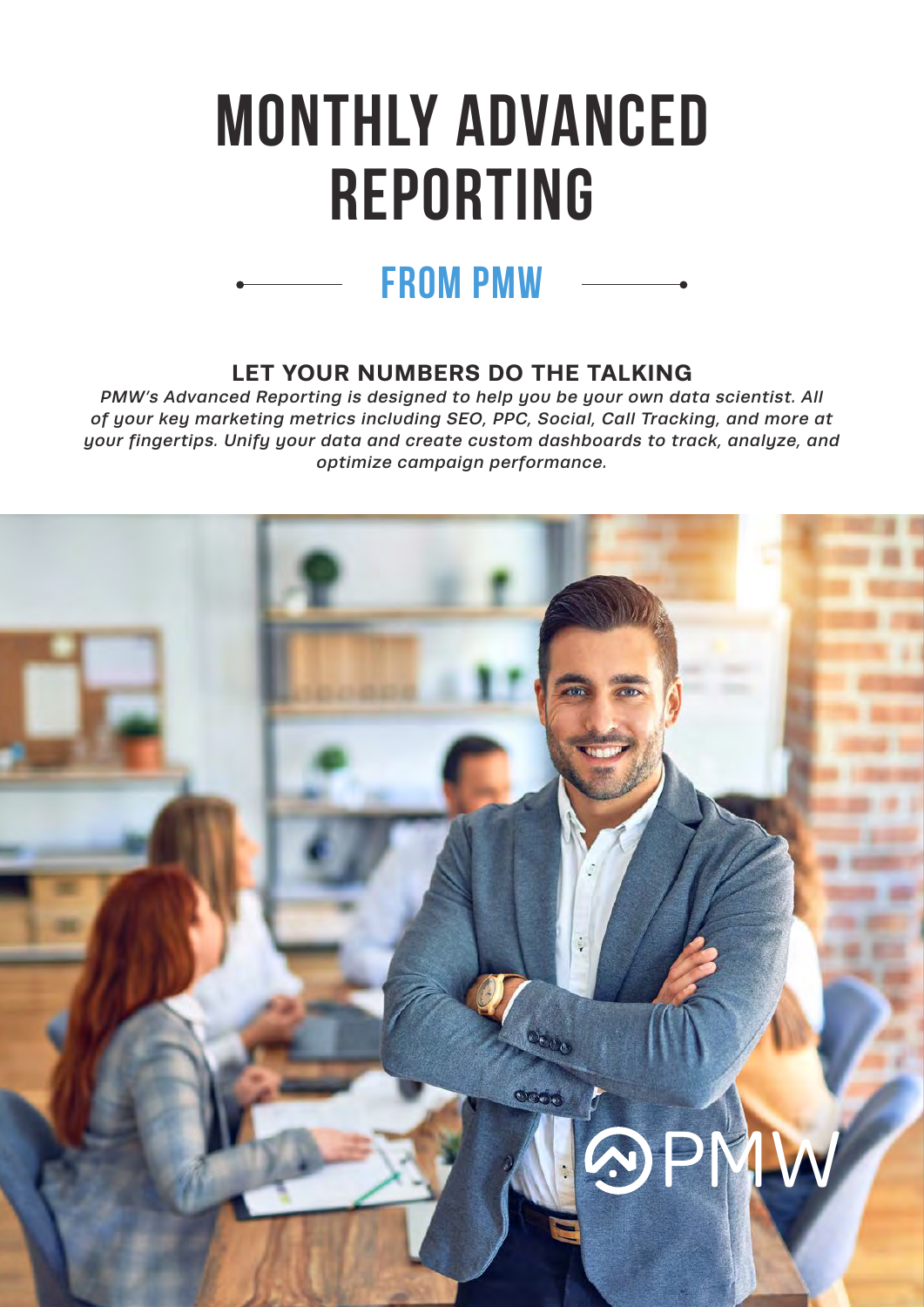

With our Monthly Advanced Reporting, we have created a customized dashboard to help you monitor your campaign performance at scale. Your current dashboard is based on your current marketing integrations. Our Advanced Reporting platform integrates with over 60 marketing channels. These integrations can be added to your dashboard and monthly reporting.

Please contact Customer Support at: *support@propertymanagerwebsites.com* to discuss any integrations you might be looking to add.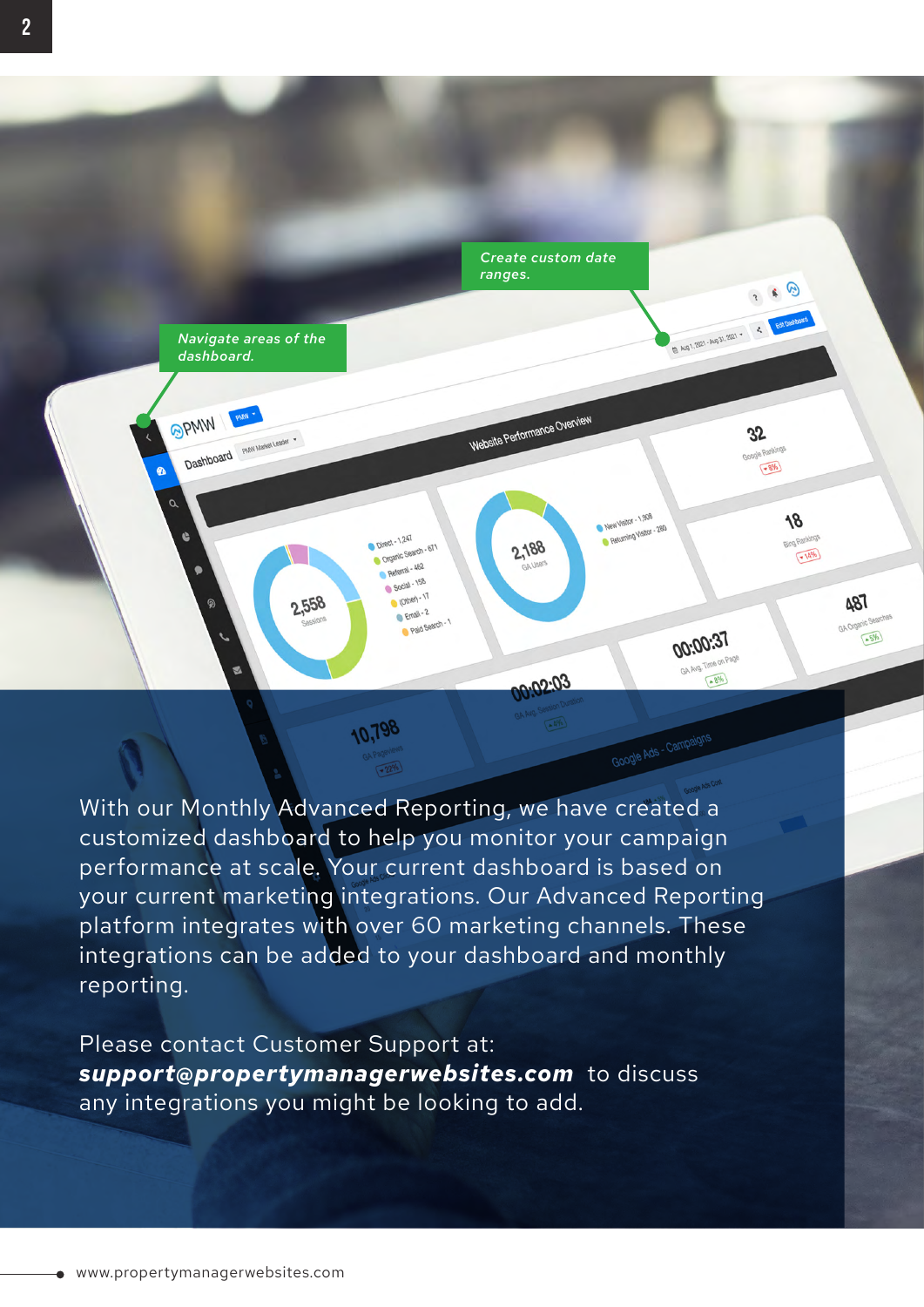### **ACCESSING YOUR REPORT**



### **LOGIN**

Login to your Dashboard at *[reporting.nesthub.com](https://reporting.nesthub.com/login)*. If you need access to your dashboard, Please contact Customer Support at:

#### *support@propertymanagerwebsites.com*.

Once logged in, your dashboard will pre-populate based on your integrations. In the upper right-hand corner, you have the ability to change the time period, share your report, and edit your dashboard.



### **UNDERSTANDING THE NAVIGATION**

#### *Left-Hand Side Navigation*

On the left-hand side, you will find the navigation for all of your analytics. Each section is broken down by marketing channel. If you click on any specific widget on your dashboard, you will be taken to the corresponding section. You can easily return back to the dashboard by clicking the dashboard widget located at the top of the navigation bar on the left-hand side.

#### *Upper Right-Hand Side Navigation*

You have the ability to change the time frame from preselected periods or create your own custom date range. There is also the ability to customize the 'Compare to Previous' period. Options range from the previous period, the previous year, or you can create your own custom date range period.

Share your dashboard via downloadable PDF, send via email or share a link directly to your dashboard for easy communication across all departments. Under the same navigation, you will see the ability to 'Add to Report'. All of this information is already in your monthly report. If you would like to create a new report or add other integrations, please contact us!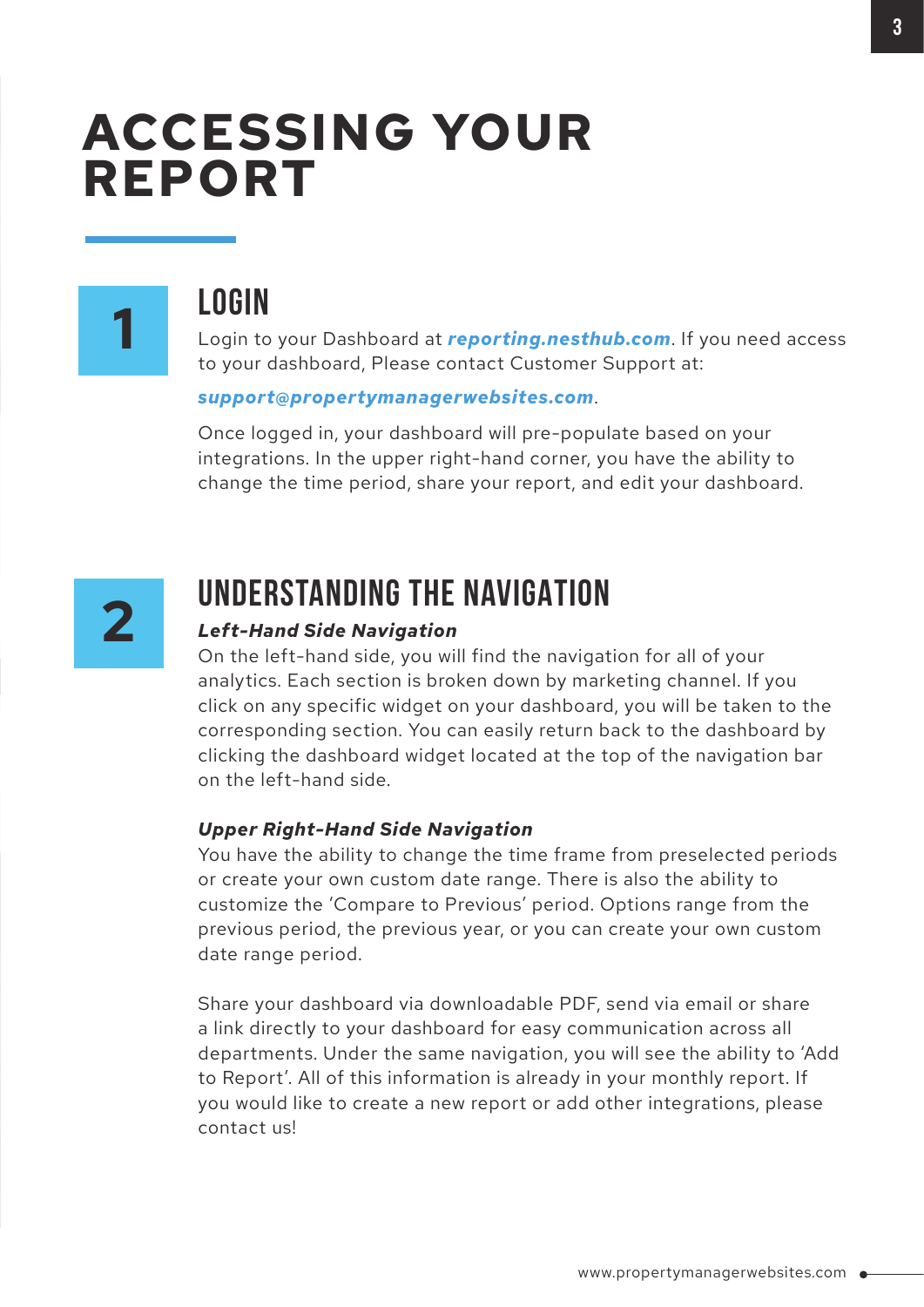## **DASHBOARD OVERVIEW**

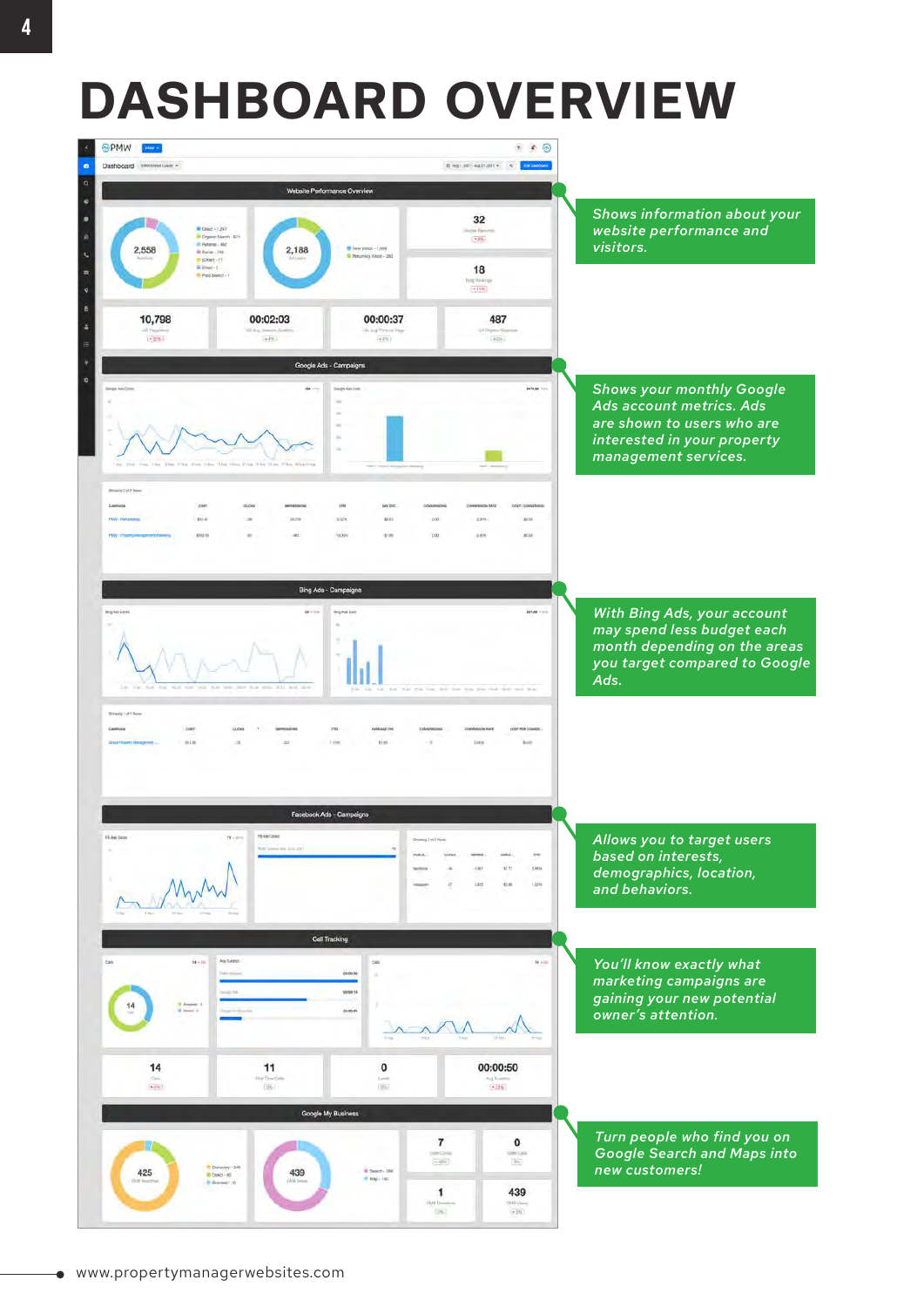### **WEBSITE PERFORMANCE OVERVIEW**

The website performance overview section shows information about your website performance and visitors. By default, the dashboards show website activity from the last month. You can use the filters to change the date range.

#### **[1] CHANNEL SESSIONS**

A session is a group of user interactions with your website that take place within a given time frame. For example, a single session can contain multiple page views, events, social interactions, and ecommerce transactions.

A single user can open multiple sessions. Those sessions can occur on the same day, or over several days, weeks, or months. As soon as one session ends, there is then an opportunity to start a new session. There are two methods by which a session ends:

#### *Time-based expiration:*

- After 30 minutes of inactivity
- At midnight

#### *Campaign change:*

• If a user arrives via one campaign, leaves, and then comes back via a different campaign.

This pie chart shows the sessions categorized based on how they arrived to your website:

- DIRECT: Traffic from users directly typing in your URL or bookmarks
- ORGANIC SEARCH: Traffic from Search Engines such as Google, Bing, Yahoo, etc.
- PAID SEARCH: Traffic from your Paid Search Ads
- REFERRAL: Traffic from other websites
- SOCIAL: Referral traffic from social media platforms such as Facebook, Twitter, LinkedIn and other major social networks
- OTHER: Google could not attribute the source of the traffic
- EMAIL: Traffic from email

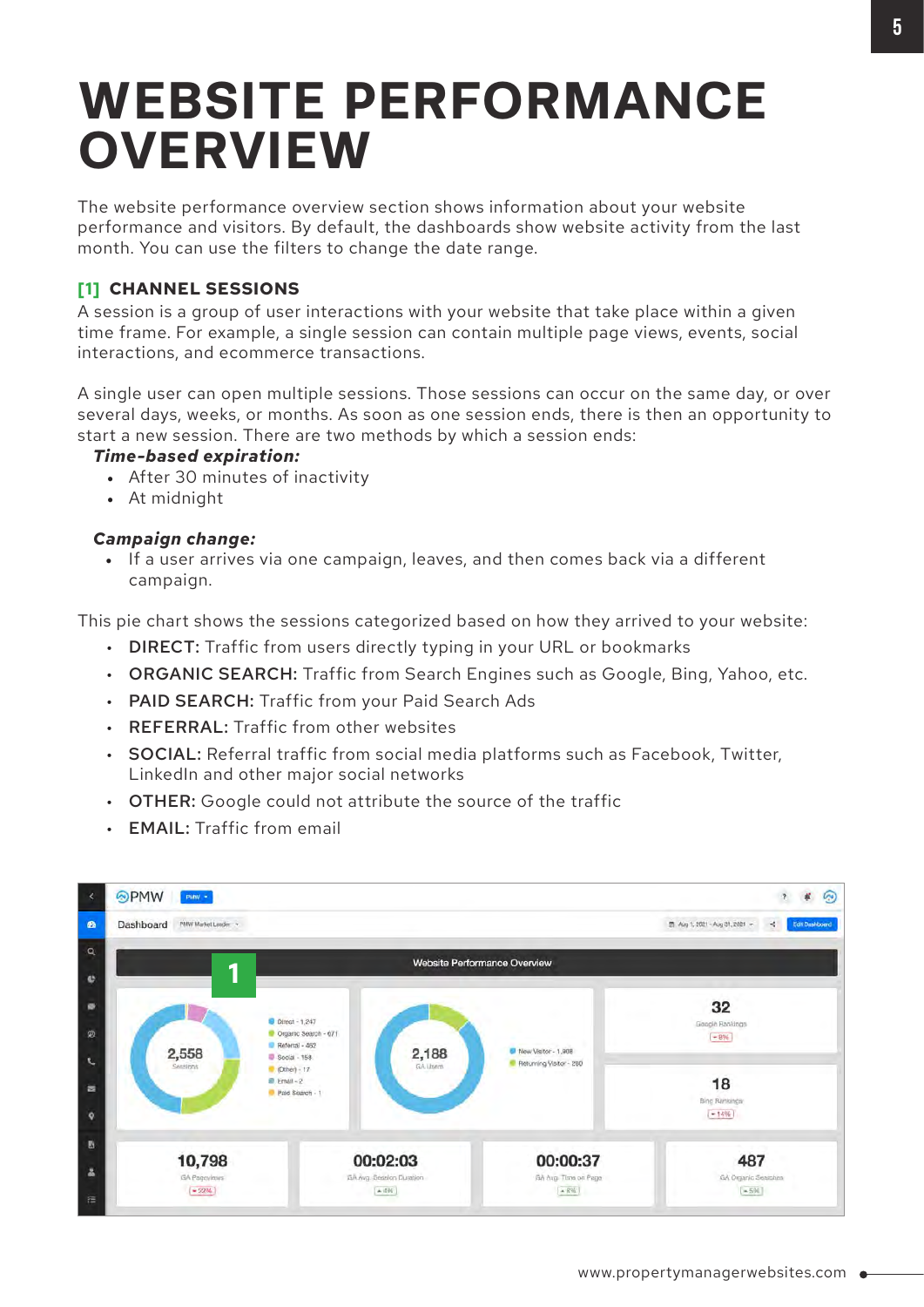#### **[2] NEW VS RETURNING USERS**

This pie chart depicts new vs returning visitors to your website during the given time period

#### **[3] GOOGLE RANKINGS**

Your current Google Keyword rankings compared to the previous time period

#### **[4] BING RANKINGS**

Your current Bing Keyword rankings compared to the previous time period

#### **[5] GOOGLE ANALYTICS PAGEVIEWS**

Your total number of pages viewed compared to the previous time period

#### **[6] GOOGLE ANALYTICS AVG. SESSION DURATION**

The average time a session lasts compared to the previous time period. A good session duration is 1-3 minutes. It may not seem like a ton of time, but it's enough time for users to read content and interact with your website.

#### **[7] GOOGLE ANALYTICS AVG. TIME ON PAGE**

The average time on the page reflects how long a user spends on a specific landing page compared to the previous time period. A good average time on page is anywhere between 30 seconds and 60 seconds.

#### **[8] GOOGLE ANALYTICS ORGANIC SEARCHES**

Organic Searches reflect how many searches came to your website from search engines compared to the previous time period. Your organic searches will depend on the search volume for property management services in your area.

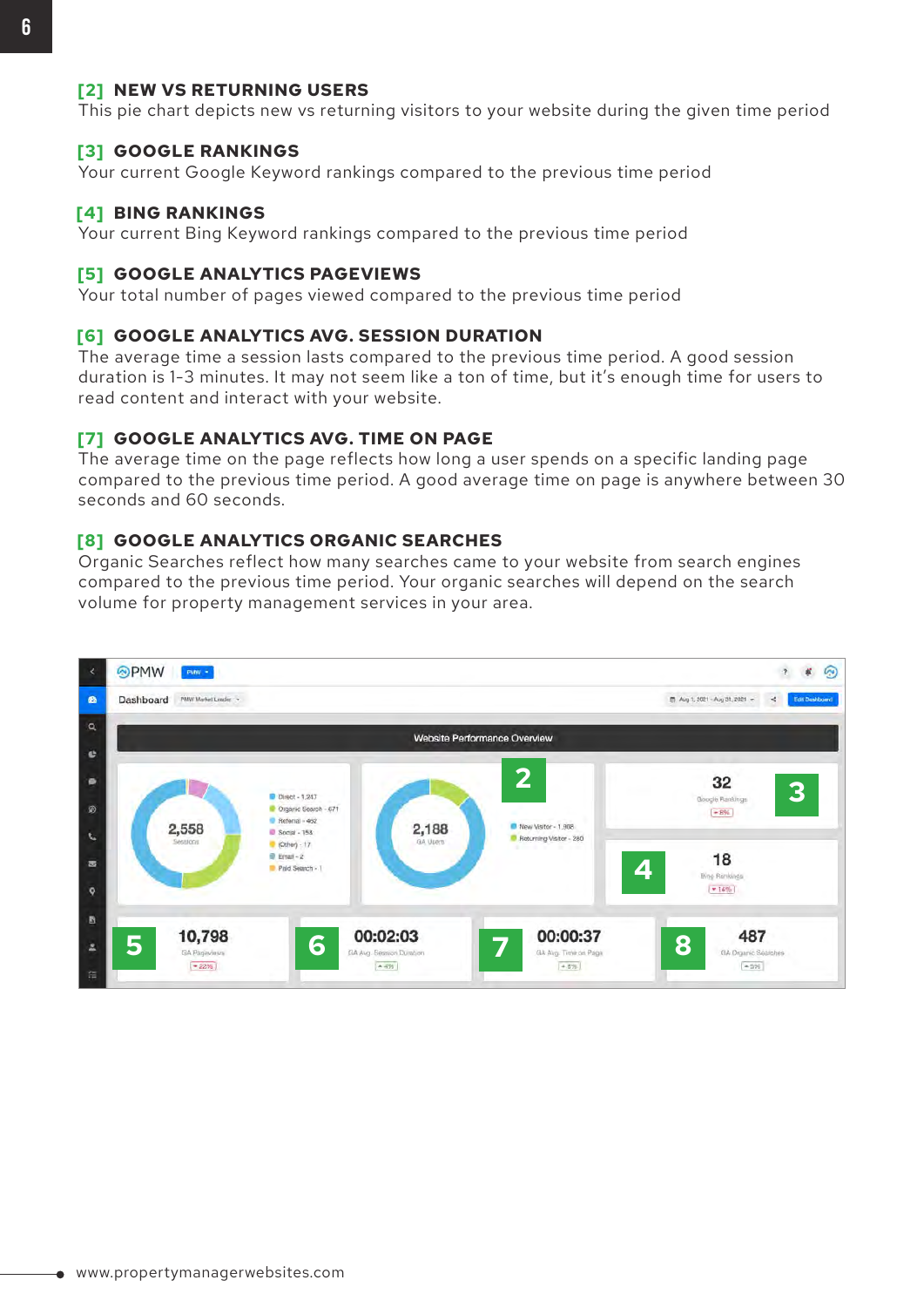# **GOOGLE ADS - CAMPAIGNS**

Shows your monthly Google Ads account metrics. Ads are shown to users who are interested in your property management services. Check out your metrics below.

#### **[9] GOOGLE ADS CLICKS**

The total number of times your ads have been clicked on

#### **[10] GOOGLE ADS COST**

The total amount spent for a specific Google Ads campaign during the specific time period selected

#### **[11] GOOGLE ADS CAMPAIGNS**

A breakdown of all your Google Ads campaigns showing the following:

- COST: The total amount you spent within a specific campaign during a specific time period
- CLICKS: The total number of times your Google Ads have been clicked on
- IMPRESSIONS: An impression is counted each time your Google Ad is shown during a search
- CTR (CLICK THROUGH RATE): A ratio showing how often users see your ad versus how often they click on your ad. Industry average CTR is 2% for text ad campaigns. Here at PMW, we aim for a 5% or above CTR
- AVG CPC: The average cost per click within each campaign
- CONVERSIONS: Total number of phone calls or form submissions from a user who originally clicked on your Google Ad
- CONVERSION RATE: How often, on average, a click leads to a conversion
- COST / CONVERSION: The average cost per conversion (lead)

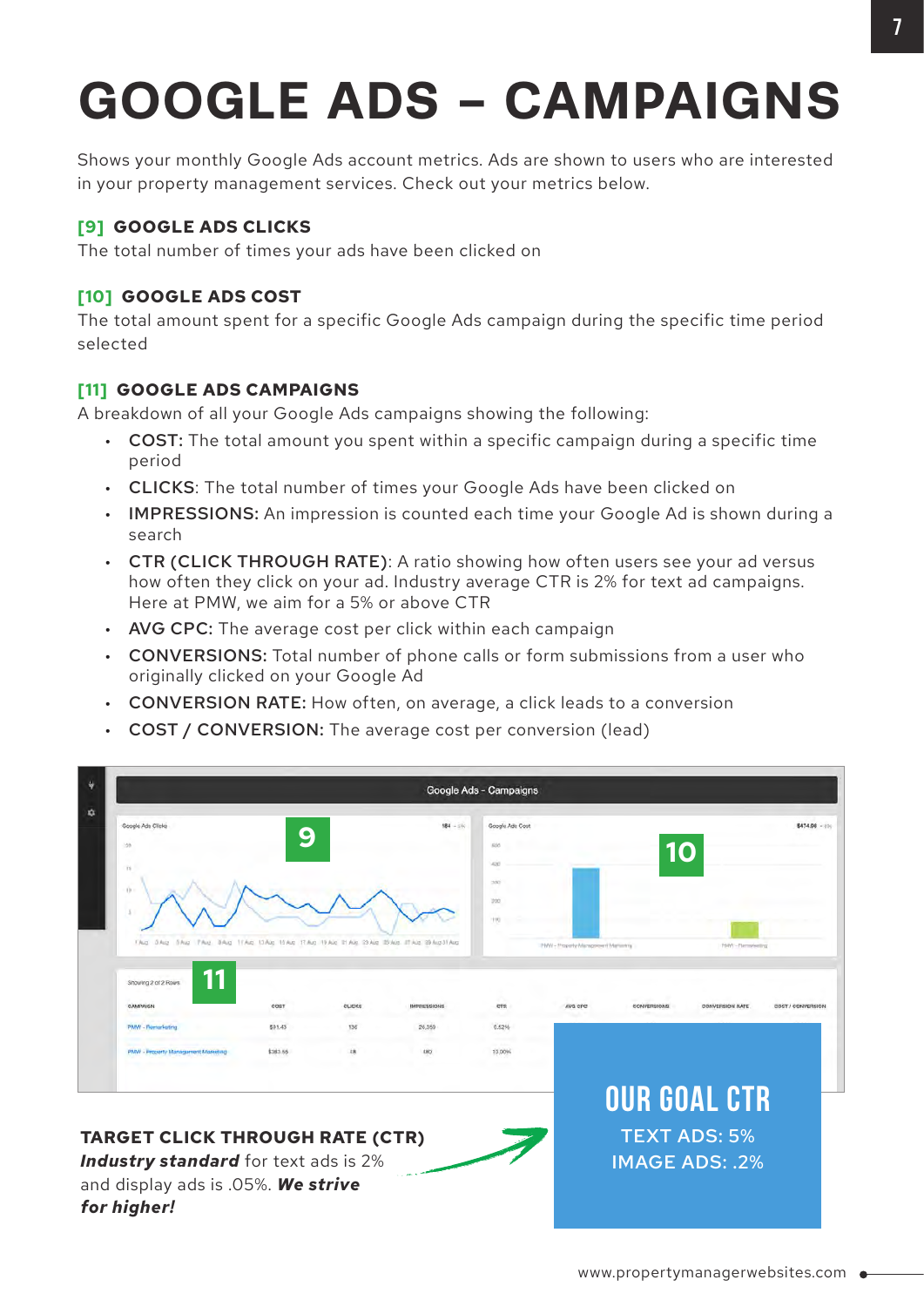## **BING ADS - CAMPAIGNS**

With Bing Ads, your account may spend less budget each month depending on the areas you target, compared to Google Ads. Less users search on Bing compared to Google, which then leads to less competition within the ads section, less overall search volume & lower cost per clicks. Check out your metrics below.

#### **[12] BING ADS CLICKS**

The total number of times your ads have been clicked on

#### **[13] BING ADS COST**

The total amount spent for a specific Google Ads campaign during the specific time period selected

#### **[14] BING ADS CAMPAIGNS**

A breakdown of all your Google Ads campaigns showing the following:

- COST: The total amount you spent within a specific campaign during a specific time period
- CLICKS: The total number of times your ads have been clicked on
- IMPRESSIONS: An impression is counted each time your ad is shown during a search
- CTR (CLICK THROUGH RATE): A ratio showing how often users see your ad versus how often they click on your ad. Industry average CTR is 2% for text ad campaigns. Here at PMW, we aim for a 5% or above CTR
- AVG CPC: The average cost per click within each campaign
- CONVERSIONS: Total number of phone calls or form submissions from a user who originally clicked on your ad
- CONVERSION RATE: How often, on average, a click leads to a conversion
- COST / CONVERSION: The average cost per conversion (lead)

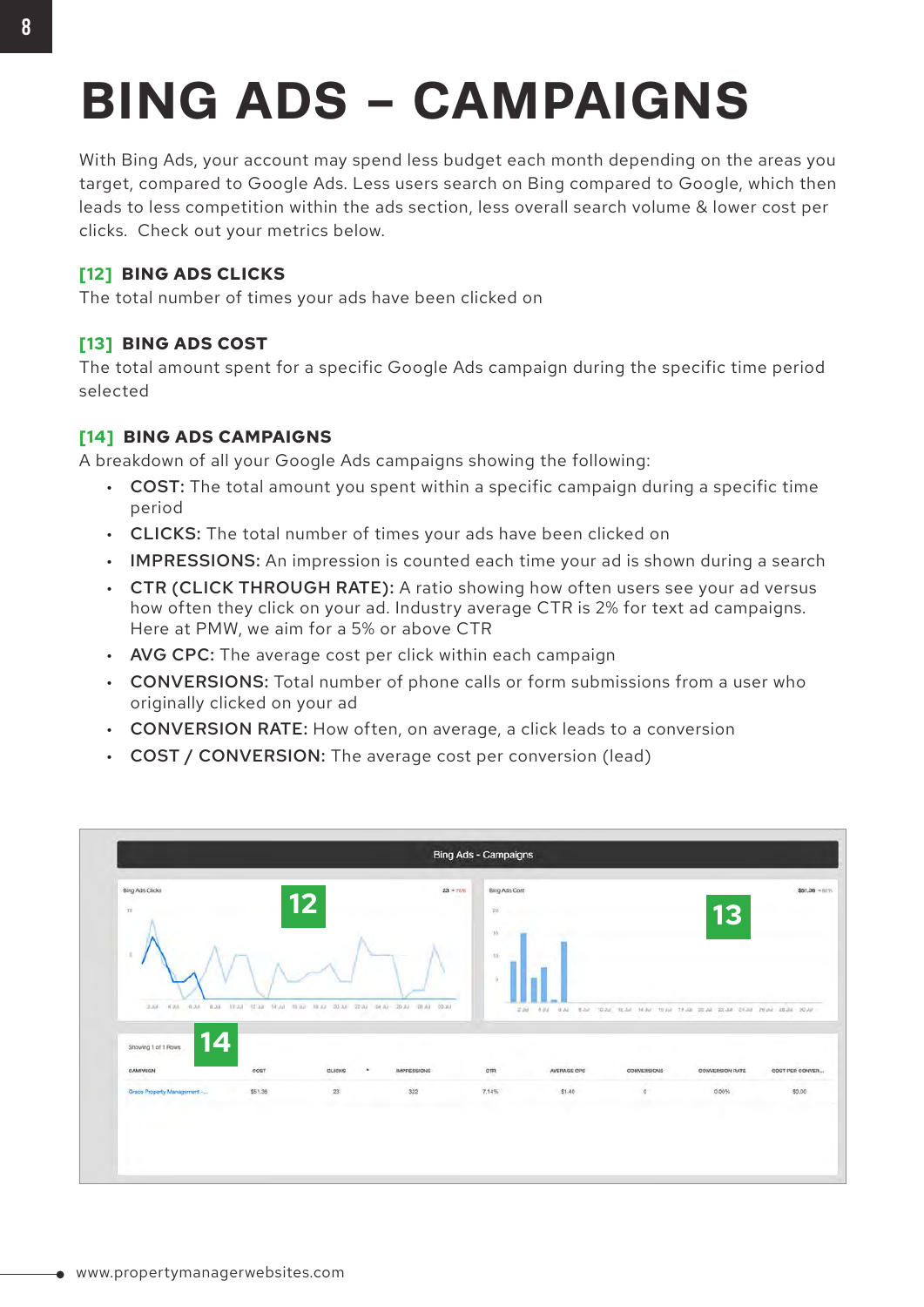### **FACEBOOK ADS - CAMPAIGNS**

Facebook Ads allow you to target users based on interests, demographics, location, and behaviors.

#### **[15] FACEBOOK ADS CLICKS**

The total number of times your ads have been clicked on

#### **[16] FACEBOOK ADS CLICKS BY AD**

The total number of times your Facebook Ads have been clicked on

#### **[17] FACEBOOK ADS CAMPAIGNS TABLE**

The number of clicks on all of your Facebook Ads broken down by the platform they were published on

- PUBLISHED PLATFORM: Which platform your Facebook Ad was displayed on (ie Facebook or Instagram)
- CLICKS: The total number of times your ads have been clicked on
- IMPRESSIONS: An impression is counted each time your ad is shown. Facebook & Instagram Ads can show in stories, news feeds, reels, etc.
- AVERAGE CPC: The average cost per click within each campaign
- CTR: A ratio showing how often users see your ad versus how often they click on your Facebook Ad.

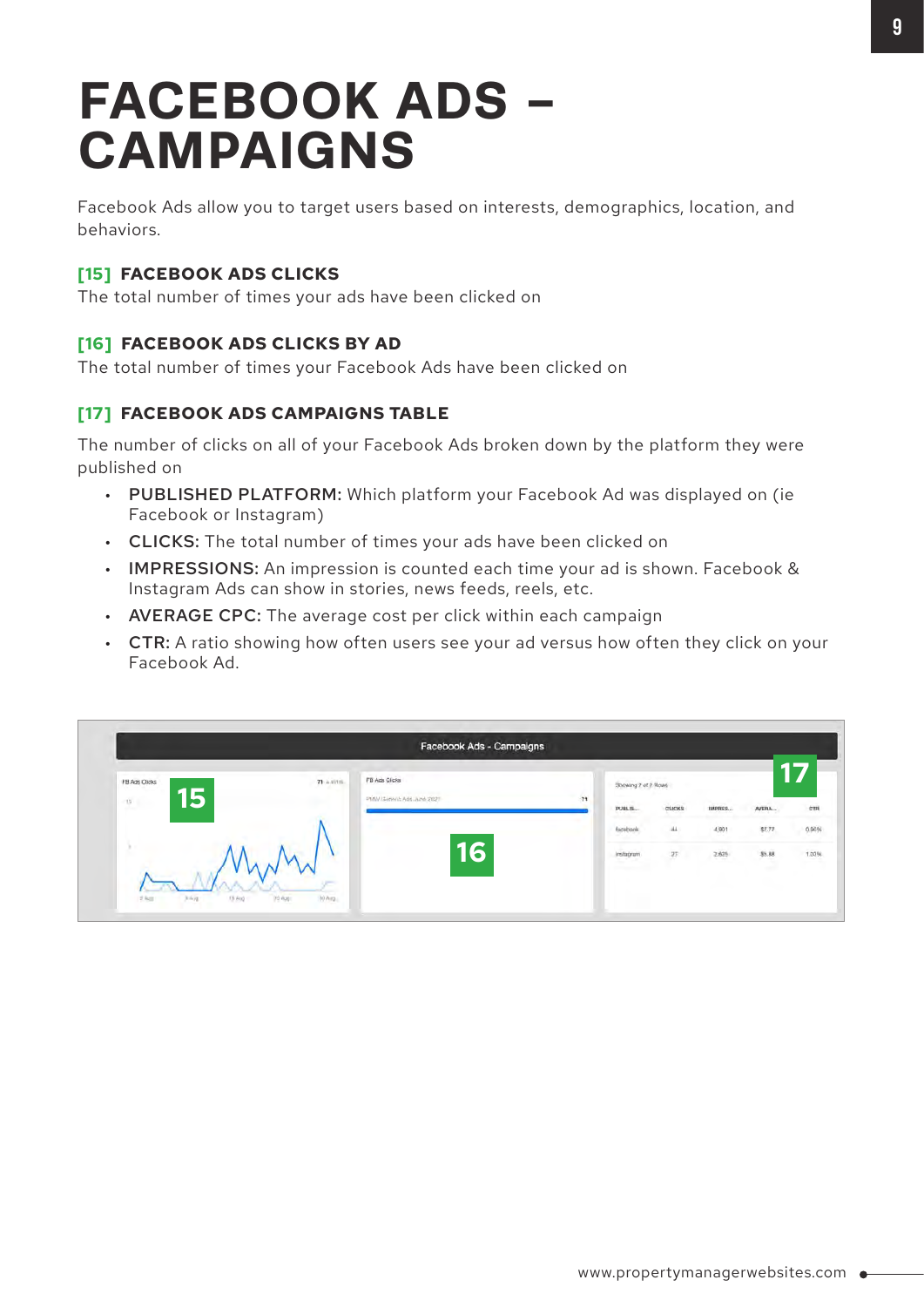## **CALL TRACKING**

With call tracking software, you'll know exactly what marketing campaigns are gaining your new potential owner's attention. Check out your call tracking metrics below.

#### **[18] CALLS PIE CHART**

Total calls during a given time period displayed by Answered and Missed in a pie chart

#### **[19] AVG. DURATION PER CAMPAIGN**

Average Call Duration broken down by each number tracked within CallRail

#### **[20] CALLS CHART**

Total calls during a given time period displayed in a line chart

#### **[21] CALLS**

Total calls received during a given period compared to the previous period

#### **[22] FIRST TIME CALLS**

Total calls received by first-time callers compared to the previous period

#### **[23] LEADS**

A chat conversation you have marked as a lead

#### **[24] AVG. DURATION TOTAL**

The average duration of all calls during a given time period

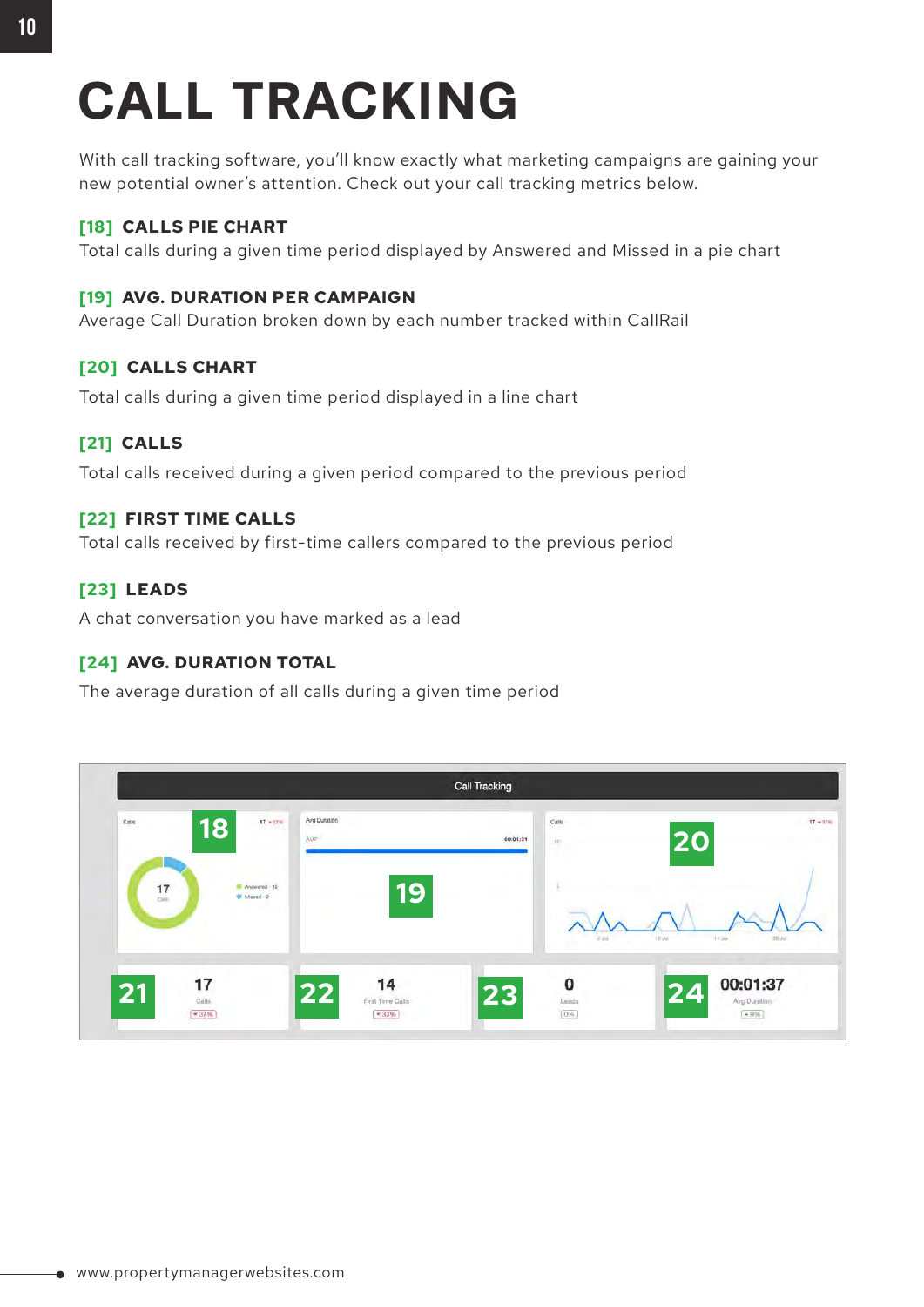## **GOOGLE MY BUSINESS**

Your Google My Business (GMB) Listing is your online storefront. Turn people who find you on Google Search and Maps into new customers! Check out your GMB metrics below.

#### **[25] GMB SEARCHES**

Your GMB Search categories by Direct, Discovery, and Branded

- Direct: Customers who find your listing searching for your business name or address
- Discovery: Customers who find your listing searching for a category, product, or service
- Branded: Customers who find your listings searching for a brand related to your business

#### **[26] GMB VIEWS**

GMB views are categorized by if they see your GMB listing on search vs map

#### **[27] GMB CLICKS**

Total number of clicks on your GMB listing compared to the previous time period

#### **[28] GMB CALLS**

Total number of calls from your GMB listing compared to the previous time period

#### **[29] GMB DIRECTIONS**

Total number of clicks on your directions button on your GMB listing compared to the previous time period

#### **[30] GMB VIEWS**

The total number of views on your GMB listing compared to the previous time period